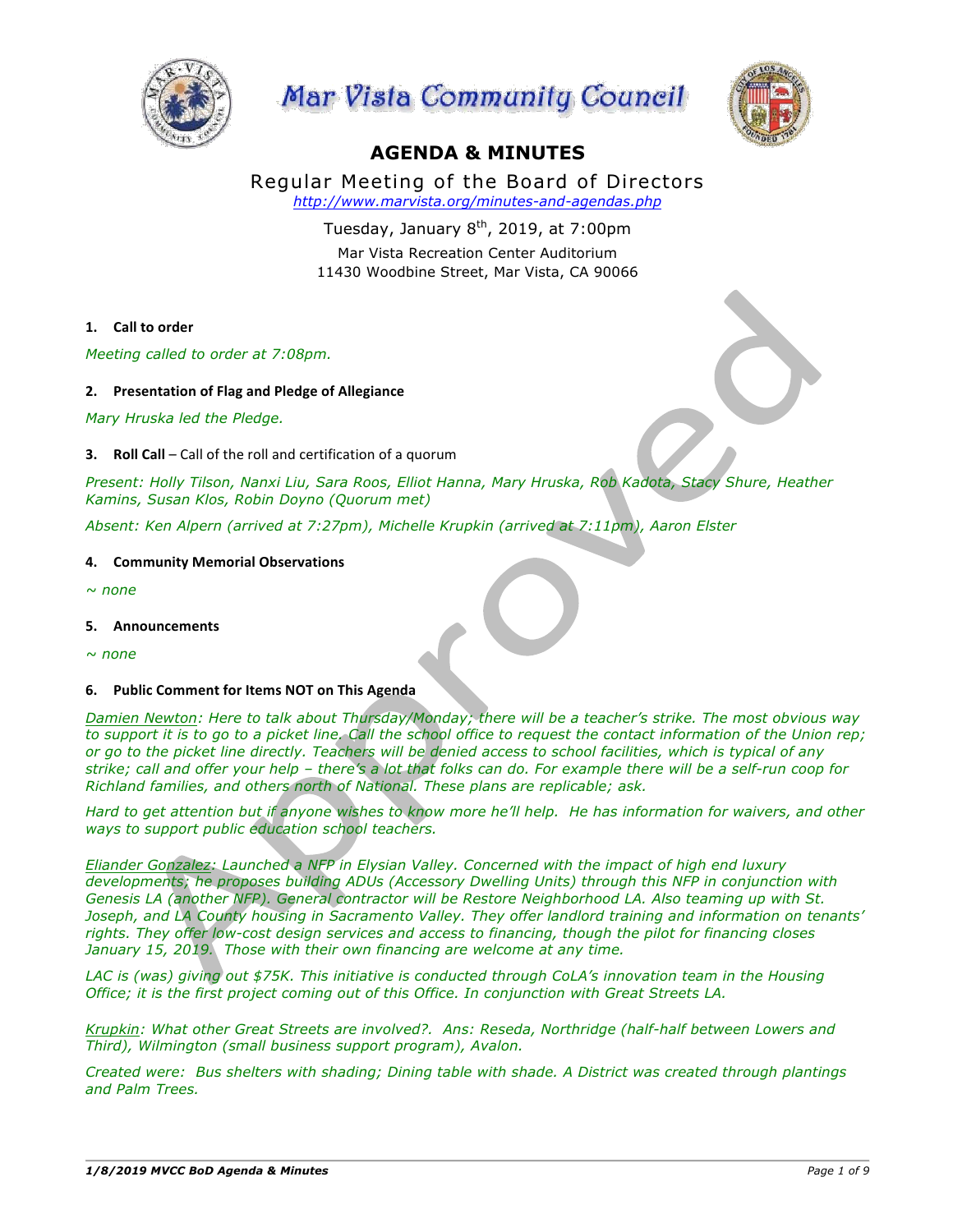*¿How was this funded? Ans: Through Great Streets; half-half via CD4 and CD10. Others initiatives are temporary; Northridge, for example, was temporary only.*

*Kalani Whittington: Calls for more common sense in approaching social problems. Tells of older shopper whose offer of change to a "gang" of older people was refused because it was insufficient to purchase a hamburger. A former PNC member out walking a dog was attacked by a homeless person. The proliferation of homeless encampments is overwhelming; people have boo'd Mayor Garcetti showing they have had enough. Common sense has been replaced by too much empathy.*

*Mar Vista is bearing the burden of too many homeless encampments; Koretz' CD5 has fewer. Too much money is being spent on appealing housing rather than minimal shelter. Not everyone can afford the City; land is ample in Palmdale.*

*Selena Inouye: Concerned about Committees not meeting, in particular: Elections/bylaws, Outreach. Monthly committee attendance, posted agendas, minutes are all Board responsibilities. And community participation is hard to encourage without regular scheduling.*

*Hanna: shares these concerns and notes the Chairs of the mentioned committees have now scheduled meetings.*

*Robin Doyno: Homeless Count will start in Mar Vista on Wednesday, Jan 23. 20 more people than last year (80 for 2019) are being requested to help. There will be phenomenal snacks. Sign up through lahsa.com.*

*Marty Rubin: Agrees with the concerns regarding MVCC functionality. Considers homelessness a local problem that should be addressed nationally by the Federal Government.*

**7. Ex-Parte Communications and Conflicts-of-Interest** - Each board member shall declare any ex-parte communications or conflicts-of-interest pertaining to items on or related to this agenda.

*Hanna: Please indicate any communications that have occurred outside of the public view.*

| Alpern -preparations for T/I Cmte Mtg                                                                                                                                                                                                                         |  |                  |  | Doyno -communications re board members<br>opting out of paper handouts. |                                                                                                                                             |                                                                   | Elster -absent  |
|---------------------------------------------------------------------------------------------------------------------------------------------------------------------------------------------------------------------------------------------------------------|--|------------------|--|-------------------------------------------------------------------------|---------------------------------------------------------------------------------------------------------------------------------------------|-------------------------------------------------------------------|-----------------|
| Hanna - Discussed items 14.1, 14.2 and all under 15<br>Hruska - Conversations with<br>Kadota - none<br>with a couple board members only for the purpose of<br>board members around the<br>ascertaining intent of items to be agendized<br>Community Plan      |  |                  |  |                                                                         |                                                                                                                                             |                                                                   |                 |
| Kamins -<br>none                                                                                                                                                                                                                                              |  | $Klos -$<br>none |  |                                                                         | Krupkin - Discussion of agenda items; Venice Blvd at VNC parking/<br>transportation cmte mtg. Conversation regarding storage unit burglary. |                                                                   | $Liu -$<br>none |
| Roos<br>Shure - Communications with Kroger Corporate Office, Ralph's shopping<br>center's landlord about being an "angel lot". Kroger's enthusiastic. Attended<br>$\overline{\phantom{0}}$<br>WRAC-PLUM, meetings with Planning Department personnel.<br>none |  |                  |  |                                                                         |                                                                                                                                             | Tilson - board member<br>communications about<br>agendized items. |                 |

### **8.** Adoption of the Agenda

*Adopted without objection at 7:34pm*

**9.** Reading and Approval of Minutes – Reading and approval of the minutes from the most recent regular meeting of the Board of Directors. 

*Motion (Hanna/Krupkin) to move to end of the meeting the reading and adoption of the 12/11/18 minutes passes with 2/3 vote of 8/4 (unkn)/1 (Hanna) at 7:38pm* 

#### **10. Reports**

#### **10.1. Elected Official and City Department Reports**

*CD11 Field Deputy Hannah Levien: City Council returns to session on January 15, 2019; legislative updates will resume at that time.*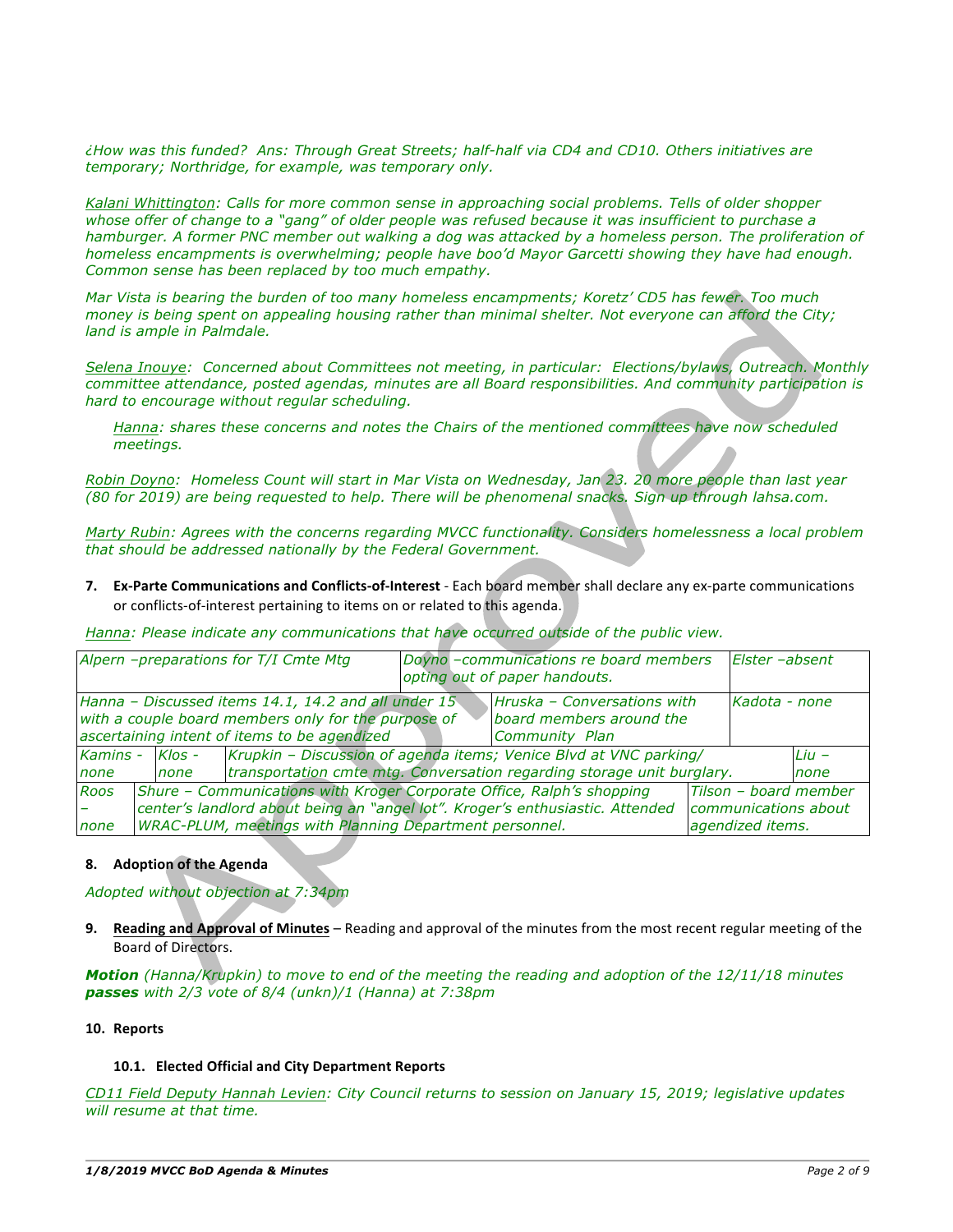*Update on 405 encampment: Plice are there now, and will be on a weekly basis. Sanitation will drop off orange bins in the summer. Many conversations with HIC have resulted in this system which will be more effective than is happening currently.*

*Traffic control. Turn signal at Sawtelle/Palms is funded, with the help of Windward. Turn signal at Venice/Wade is completed. More stop signs at Charnock/Victoria [? These are parallel streets]. Speed hump program starts next month. Continental crosswalks to be installed on Centinela south of Venice.* 

*Street applications for improvements are due at the end of January. Not just bike corrals, but artist's murals, street furniture, LA-MAS (Gonzalez' public comment above) – type propositions.*

*Krupkin: Why is the left signal at Venice/Wade unusual; it's a stick, not on a pole. Ans: will be asked of Alek.* 

*What is the funding source for the string of lights between Centinela and Grand View; are they permanent? Ans: Great Streets, installation length TBD.*

*Tilson: Left-turn signal on wade should mitigate safety but what will relieve the traffic along Wade? Cars are side-swiped; the street is too narrow for two lanes. Ans: First the intersection is being addressed, next steps next.*

*Hanna: Traffic concerns can be addressed to Albert.Olson@marvista.org, Chair of Traffic Liaison committee.*

*Alpern: Attention and clean up efforts are transient; what is the long-term plan, what to tell constituents? Ans: CoLA model is "Housing First". This is the only way out from under lawsuits, and the venue for reaching those in need of services. But the City cannot force people to go somewhere; folks have been unhoused a long while and there are many reasons and different motivations and types of people underlying the problem. Cleanups simply force ADA compliance; supportive housing and services provision is harder. The City is trying.*

*Shure: Will a lane be designated for dedicated right turns from Palms northbound on Sawtelle? Will traffic signals at Palms/Sawtelle be coordinated with Palms/Sepulveda? Ans:will check with Mo/Rudy at LADOT.*

#### *Ami Fields-Meyer: See below agenda item 11.4*

*DONE representative Vanessa Serrano: DONE fliers are available for distribution among local organizations interested in the NC system. It is helpful to identify locations to recruit the interested (e.g. library). Empowerment 2.0 for young women seeks to empower youth through the NC system. For West Region 11 these workshops are held successive Saturdays, starting February 16, 2019, 1-3pm.*

*Election Date is June 2 2019. Filing period lasts 30 days from February 17 - March 19, 2019. There is time yet for a "NC 101" presentation through Faith-based organizations, schools, NFP to interest people and recruit them to apply.*

**10.2. Officer Reports**

#### **10.2.1. Chair** – Elliot Hanna

*Committees behind with minutes will not have motions heard at the full Council.*

#### **10.2.2. 1st Vice-Chair** – Rob Kadota

*Cataloguing the storage unit burglary; more items have turned up missing. Communications are between City, DONE, insurance, LAPD, Chair.*

## **10.2.3. 2nd Vice-Chair** – Mary Hruska

*Working with Committees on permanent meeting venues.*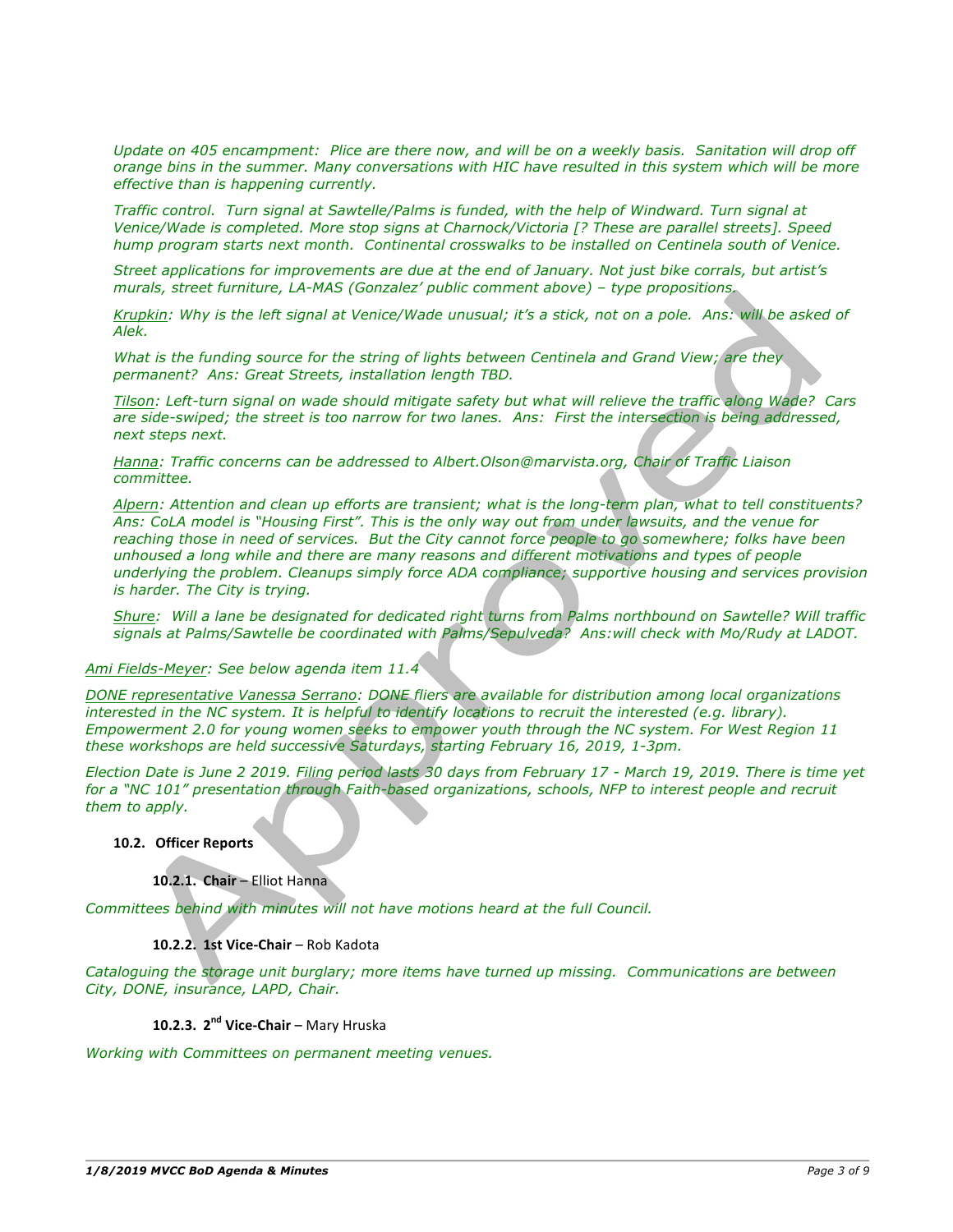#### 10.2.4. **Secretary** – Sara Roos

*Read statement (disallowed by Chair) concerning lack of Council communications, cooperation, cohesion, respect; desire to step away from position if there is no accountability or improvement.* 

10.2.5. Treasurer - Holly Tilson

*Still working on the funding of neighborhood watch signs.* 

#### **10.3. Zone Director Reports**

**10.3.1. Zone 1 - Ken Alpern** 

*Big projects: It's unknown what will go in at Palms/Sepulveda. Google will take over Westside Pavillion.*

**10.3.2. Zone 2 – Heather Kamins** 

*Learning the new Zone, meeting with stakeholders.*

**10.3.3. Zone 3 - Mary Hruska** 

*Nothing new to report.*

**10.3.4. Zone 4 - Aaron Elster** 

*~ absent*

10.3.5. Zone 5 - Michelle Krupkin

*The former 99-cent store is being taken over by Little Fatty and Accomplice. Louie's will be occupied by a German gastro pub soon [per Levien]. Some business owners inquired about the light string along Venice Blvd's median. Crime and carport burglaries are of ongoing concern.*

#### **10.3.6. Zone 6 - Holly Tilson**

*Issues of concern remain: crime, tire slashings, cars "keyed", break-ins, traffic. SLO Acosta is scheduling a meeting with WMVRA. The proposed supportive housing at Venice/Beethoven is of concern – will the building become four stories? When will the community learn more of the process?*

#### **10.4. Committee Reports**

10.4.1. Elections and Bylaws

*~ none*

10.4.2. Community Outreach

*Meetings will resume this month.*

10.4.3. Transportation and Infrastructure

*February's T/I and Community Plan meeting will be combined; hopefully with enough time for both on the same evening.*

*Great Streets may shift February's schedule to accommodate the Bird rep. Item 15.3 below is a report-back of requested data.*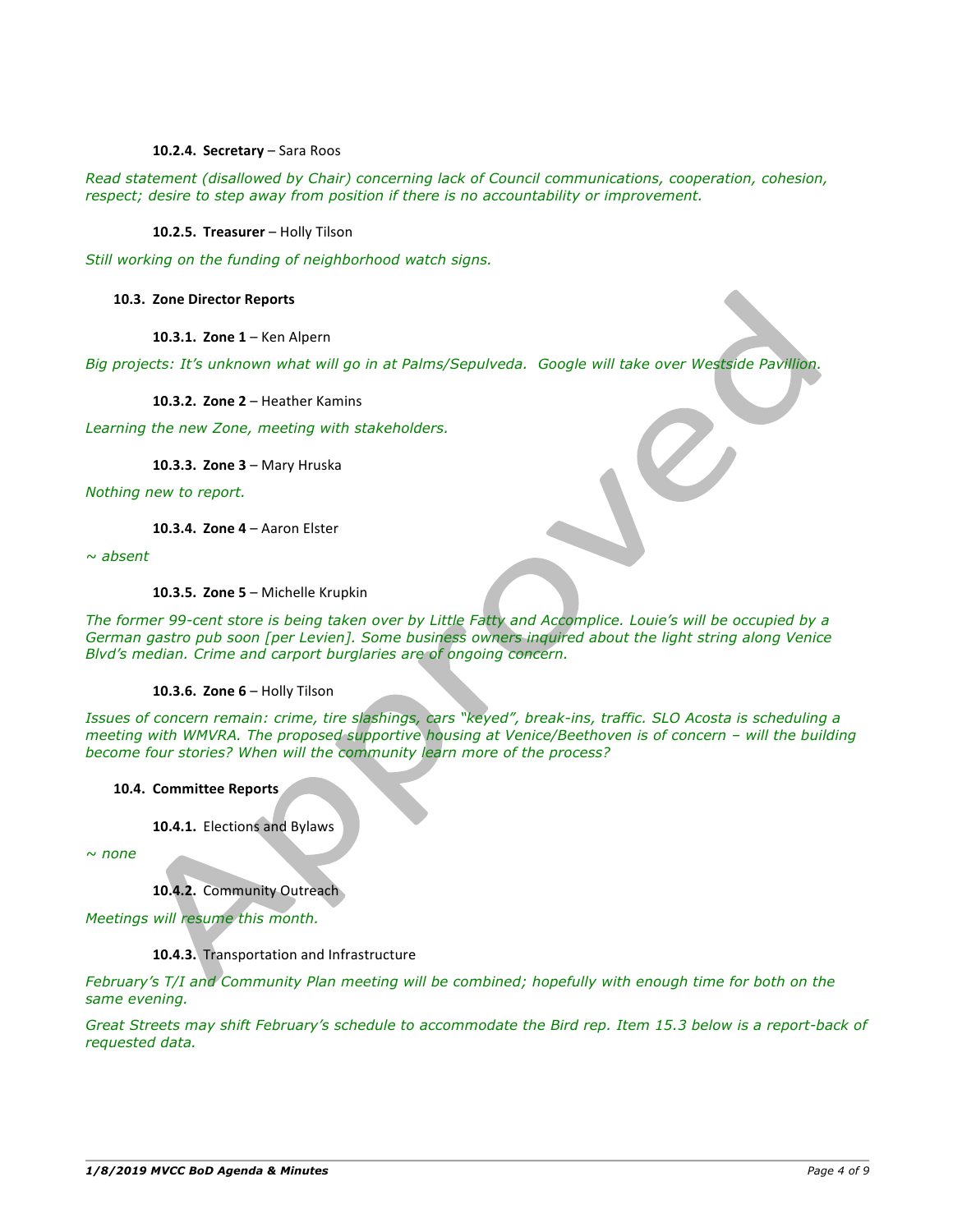#### 10.4.4. Planning and Land Use Management (PLUM)

*January's meeting was cancelled because downtown PLUM cancelled their last three meetings and there is no new news on the Policies/Procedures resolution.*

*Considering the process and format for submitting Community Plan "input".*

#### **10.4.5.** Public Health and Safety

*December's were abbreviated meetings. Ciclavia will return Sunday, March 3, 2109: CC meets MV and Palms – get your bike to the Farmer's Market where Mike will tune it up.* 

*Emergency and Public Safety committee meetings will merge; MV Mobility will remain separate. More can be accomplished with fewer meetings and resulting concentrated participation.*

#### 10.4.6. Education, Arts, and Culture

*Friday's informational meeting is cancelled.*

*Krupkin: one painted utility box sports a curse word. Akbay will coordinate with Great Streets in rebranding the boxes to say "MVCC".*

Levien: Augmentation of the utility boxes by their designated original artist are permitted. The conversation about art and utility boxes will continue with EACC, Great Streets and also Art Walk. The public art is exciting *but issues of "standards" are not being ignored.*

#### 11. **Special Orders** –

**11.1. Approval of Monthly Expense Report (MER)** – Discussion and possible action regarding the MER for November, 2018.

*November's MER was approved via Treasurer's report as the official MER was not available in time. The numbers are hand-transcribed from DONE's dashboard and are not automatically populated, but differ only in a slight lag period which is inconsequential.*

*Motion (Roos/Krupkin) to approve the Treasurer's excellent bookkeeping for both November, 2018 and December, 2018 passes 11/0/1 (Hanna)*

**11.2. Approval of Monthly Expense Report (MER)** – Discussion and possible action regarding the MER for December, 2018.

*See above.*

**11.3. Presentation from Bryce Fluellen from LADOT** - Presentation regarding the City of Los Angeles Department of Transportation's Microtransit Program.

*Fluellen is replaced by Ms Echeverria with DOT.* 

"LA Now" is a new "microtransit" service for Palms-MV-Venice-Del Rey. Partnering with NFP "Motive", it will *launch March 4, 2019 with free rides until March 31 to create ridership and get awareness out. 6 buses will operate M-F during peak hours, 6am-7pm. Buses are ADA compliant with 2 wheelchair accessible seats of 14 total. Fare will be \$1.50 for adults \$0.75 for students/children and seniors.* 

*Rides are reserved online like ride sharing services Uber/Lyft, or also via phone using a debit or credit card. A debit card will be available for those without any banking service. There are three permanent stops within the operational footprint: Expo-Palms, Abbot Kinney, MV Gardens. There are 37 "virtual" stops. A rider is directed to the nearest of these for pickup.*

*Hanna: Disabled persons may find the pickup points too inaccessible or distant. The hours are limited.*

*Paratransit service is still offered for the population unable to use pickup spots.*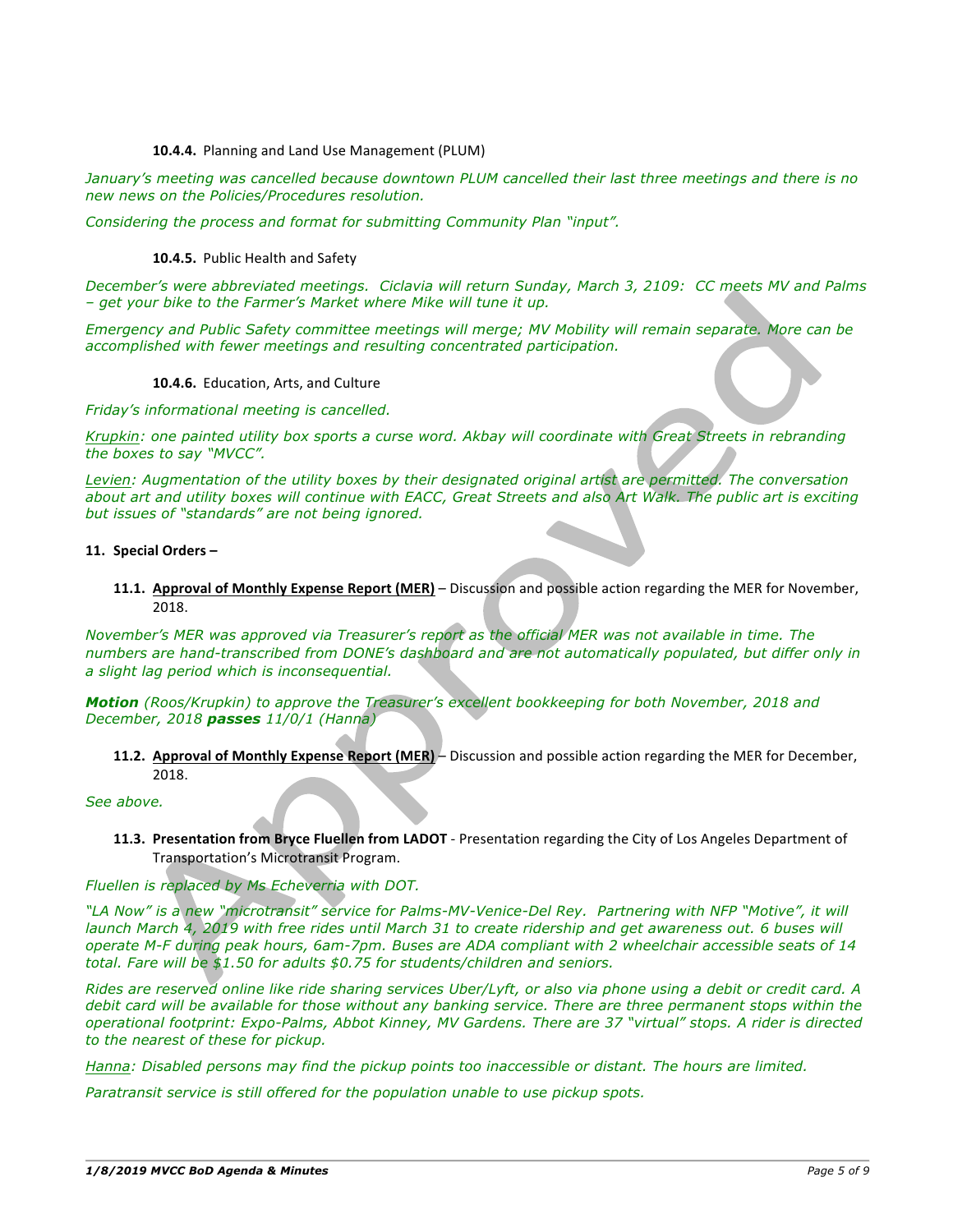*This pilot will determine popularity and ridership needs. Also safety of pickup spot.*

*Krupkin: Given the mixture of permanent stops and also virtual ones, how can rider judge timing?*

*App will manage and limit things, with estimate of exact dropoff time calculated.*

*Krupkin: Additional Expo stops are encouraged – Bundy and/or Sepulveda.*

*The stops must be in LA, not CC or SM – Sepulveda could therefore work.*

*Alpern: Better connectivity to Expo has been a problem for the last ten years. The map of virtual stops seems to exclude MV.*

*Virtual stops were generated from trip and pedestrian patterns. These potential stops are temporary; they can be altered as needs become clearer in reality. There is no fixed route.*

*Tilson: Grand View and Inglewood stops along Venice Boulevard would reflect common destinations of the Post Office and Library.*

*The app will record popularity and generate feedback to inform better decisions regarding stop locations.*

*Alpern: Zone Directors must help get the work out about this service and its app.*

*Shure: What about folks adjacent to service area?*

*They will be directed to a virtual stop within the service boundary.*

*Tilson: Where are drop off points? Ans: anywhere.* 

*Kalani Whitington: Not sure this cost is enticing enough to "leave the tank at home".*

11.4. Presentation from Ami Fields-Meyer, Office of Mayor Eric Garcetti - Mr. Ami Fields-Meyer serves as Mayor Garcetti's representative in West Los Angeles. Prior to joining the Mayor's office, Ami served as Communications Director for Assemblyman Jesse Gabriel and completed the Coro Fellowship in Public Affairs. He has written about issues of public policy, religion, and civil rights for The Atlantic, Talking Points Memo, and The Forward.

*Presented as past of agenda item 10.1 at 7:57pm* 

*Daniel Tam has moved to LADWP; Mr. Fields-Meyer is now in the second month as Mayor Garcettis' West*  representative. This area incorporates all of CD11 and the non-Valley portion of CD5. Traffic is an issue of *foremost importance everywhere.*

*Mayor and CoLA have launched the "Shake Alert" app for notification of EQs after-the-fact. This is NOT an early-warning, prediction utility.*

*There is a new office within the Mayor's called "MOCHA", a City initiative for homelessness run by the new Deputy Mayor, Kristina Miller.*

*Happy to meet with anyone individually about matters of concern.*

*Krupkin: Looking forward to communication with Great Streets.*

*Alpern: The Mayor is Far Away, so better communications is appreciated.*

*Tilson: It would be helpful to hear the Mayor's plan on homelessness perhaps via a Town Hall.*

*Happy to present to neighbors.*

*Kadota: WRAC has considered such an event for all WLA*

*Hruska: Welcome, and please attend as many BoD meetings as possible!*

- 12. Consent Calendar The Consent Calendar is reserved for items deemed to be routine and non-controversial. Any board member may pull an item or items for further discussion.
- **13. Excluded Consent Items** Discussion and further action on items excluded from the Consent Calendar.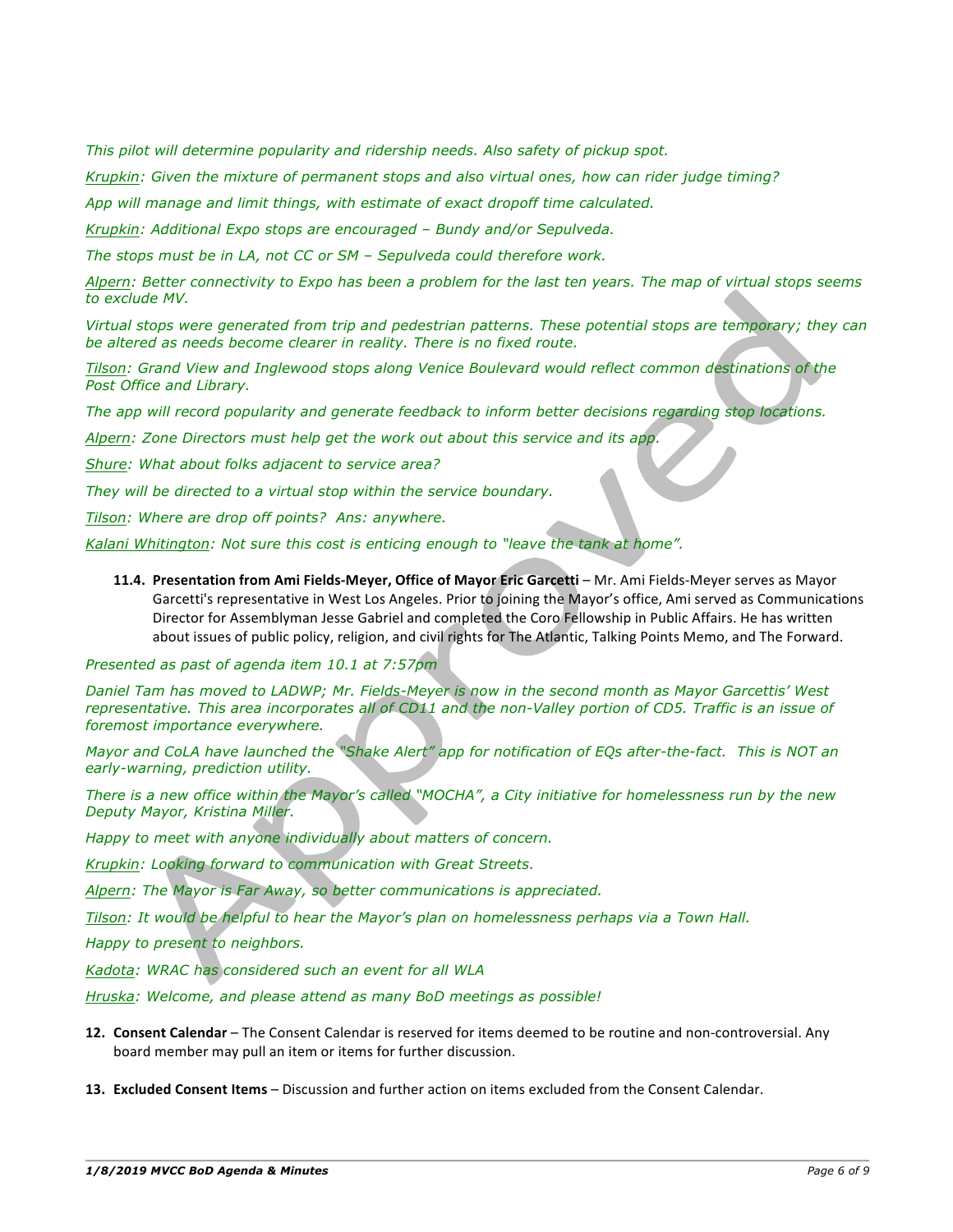#### **14. Unfinished Business and General Orders –**

**14.1. City of Los Angeles' Sidewalk Vending Program** – Discussion and possible action regarding the restoration of the "opt-out" clause in the City of Los Angeles' sidewalk vending program (*postponed from 12/11/2018 BoD meeting).*

*Introduction: Hruska. This motion was postponed from the November, 11, 2018 meeting. In April, 2018 CoLA approved a sidewalk vending program that removed the criminality associated with vending and regulated the practice. The original motion included an "opt out" clause but was changed to incorporate an "alert" and petition/appeal system. The motion requests restoration of the original "opt out" concept, but locality isn't specified.*

#### *Kamins: requests the original language.*

#### *PUBLIC COMMENT:*

*Kalani Whitington: Recognizes the good work of westside councilmen Bonin and Koretz, and acknowledges the override by eastside council members. Currently a company is encouraging illegal street vending on Sawtelle and Sepulveda by trucking in supplies, creating miniature restaurants. We would support our brick/mortar businesses by prohibiting this activity.*

#### *BOARD COMMENT:*

*Motion(Hruska/Alpern) to approve.*

*Liu: Are specific streets involved? Ans: The "opt out" would potentially apply only to areas where street vending was not otherwise specifically excluded.*

Levien: The opt out clause did not pass. Currently there are no plans to reintroduce it. The measure will be *reconsidered in a year. If it does come back it will likely look something like a signed petition that shows available frontage.*

*Shure: This is moot?*

#### *Motion (Shure/Roos) to postpone indefinitely passes without objection at 9:04pm*

**14.2. Zone Director Input for Community Plan** – Discussion and possible action regarding engaging Zone Directors in the process of growing stakeholder participation in updating the City of L.A.'s Community Plan for Palms-Mar Vista-Del Rey (*postponed from 12/11/2018 BoD meeting*).

*Co-chairs Shure and Hruska are setting up meetings with Zone Directors to address two fliers in meeting packet. Please email availability to assist in scheduling.*

*Community input must be submitted to DCP by early March.*

*Kadota: a variety of voices, not just those of Zone Directors, is optimal – attendance at these meetings from one and all is encouraged! Neighborhood associations, for example, block captains.*

#### **15. New Business –**

**15.1. Stakeholder Petition Regarding Venice Blvd.** – Discussion and possible action regarding a stakeholder petition pertaining to the "Venice Blvd. Great Street."

*Introduction: See Meeting Packet, Selena Inouye. MVCC bylaws require just 10 signatures in order to submit a motion. The last such petition was submitted in November, 2018, heard in December 2018. There is no requirement for "different" people to sign [from former petitions?]. Objections to this policy must be addressed via changing the bylaws.* 

*This motion is about process at its core. The process that initially was laid out is not what's happening today; the collaboration proposed in 2014 has fallen apart. The Mayor's representative has not attended Great Streets ad hoc Cmte meetings. When cm Bonin released a video on Sept 20, that shouldn't have been the first notice Mar Vista had of what he was going to say; there should have been advance discussion.*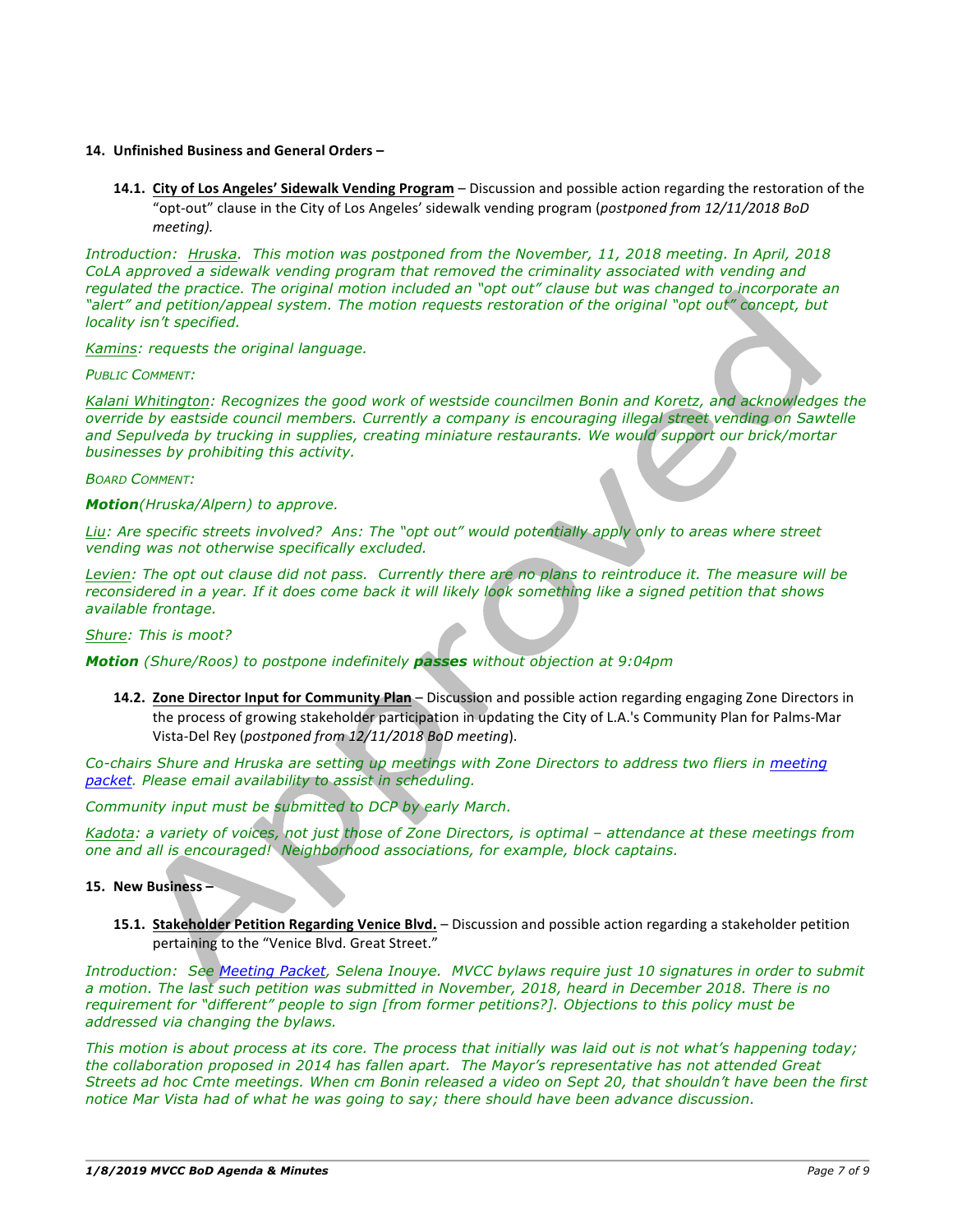*This motion is very similar to what passed at LANC last Saturday [1/5/19]. If there are going to be road diets (RDs) in pace, NC need to be part of a planning and implementation process. We do not know how decisions were made regarding the Venice Boulevard pilot project.*

It might be sensible to agendize this motion together with discussions at the upcoming scheduled meeting *between CD11 representatives and Hanna and Kadota.*

*Hanna: Would it be acceptable to agendize this motion for February instead? Note that special meetings are hard to schedule.*

*Innoye: There's a difference between reporting and discussion; a working group can bring expertise to the discussion. So this motion requests something different….*

*PUBLIC COMMENT:*

*Kalani Whittington: The lines are still visible on Highland Avenue in Manhattan Beach/Marina from the removed Great Streets Project there. Residents of these affluent communities were able to quickly reverse the road reconfiguration, though at great cost. Mar Vista continues to endure the devisiveness which was supposed to have been just one year in duration.* 

*Krupkin: Clarifies that the Marina Del Rey project was not a Great Streets project.*

*Sheri Odere: Expresses frustration with the video release date right before the holidays when people are busy. It feels like a deliberate attempt to avoid attention. But neighbors are discontented, fighting, trapped by immobile traffic, increased crime, multiple accidents; it feels like the council member is shoving through this project without listening to the people who live with it.*

*BOARD COMMENT:*

*Hanna: approves of "accountability" and yet notes that a letter was just sent from MVCC to the council office. It's not productive to inundate anyone without an opportunity to respond to the first letter. The frustration is understandable but the Council should behave as it would have others treat us. Another such motion in the future might be reasonable but first, time should be reserved for a proper response.*

*Kamins: A Town Hall would be a good solution and provide facts and data and allow expression of actual concerns. There is sympathy for the feelings but considers it sensible to hold off awaiting a response.*

*Kadota: agendizing for the following month makes sense.*

*Hruska: Thinks this request needs to be sent as well but is willing to wait until after the meeting with CD11*

*Roos: It seems expedient to fold together these discussions.*

*Krupkin: CD11 released this video five days before Christmas, without raw data, no analysis, no outreach for feedback; just an "everything-is-wonderful" video. The upcoming meeting is encouraging, but this request is for a direct comparative analysis and the community's request for this has not been acknowledged.*

*Alpern: Timing rather than the content of the motion is what is of concern, apparently. But the release of this video appeared to be in response to MVCC's previous motion. A two-way discussion has not occurred.*

*Tilson: What's the likelihood of a Town Hall still? When will we know? Is this impending scheduled meeting a substitution? Stakeholders would respect a delay in this motion, however, under the circumstances.*

*Hanna: The meeting is to advocate the Council's position, but what will be offered is unknown.*

*Motion (Hruska/Kamins): call a special meeting to address the outcome of the imminent CD11 meeting and this motion exclusively.*

*PUBLIC COMMENT:*

*Inouye: The proposed independent traffic study should be included in discussion as well.*

*Hanna: A weeknight would be preferable but perhaps approximately Saturday, 1/26/19 – dependent on venue.*

*Motion passes (10/1 (Kadota) /1(Hanna) [Klos departed at 9:10, absent from this vote]*